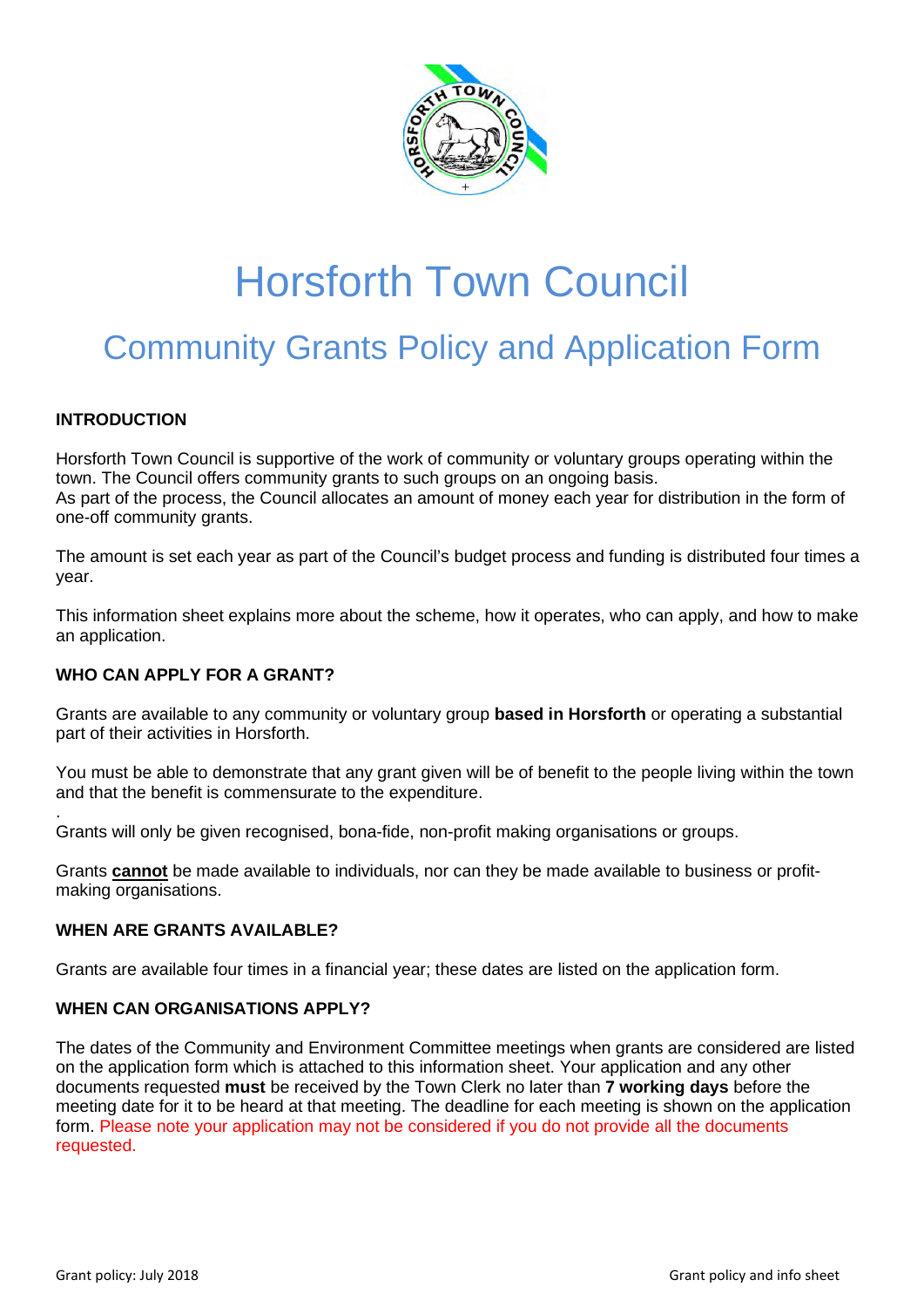#### **HOW MUCH CAN ORGANISATIONS APPLY FOR?**

The Community Grant Scheme is designed to benefit as many groups as possible – and funding is limited.

Generally, grants are awarded for amounts between £100 and £500. On rare occasions, a grant more than £500 may be considered. Any amount more than £500 will be presented to the Finance and General Purposes Committee for its consideration.

#### **WHAT CAN THE MONEY BE USED FOR?**

Your organisation can apply for a grant towards any appropriate project, event or the purchase of equipment that will benefit people living in Horsforth.

The Council will **not** consider any grant towards day-to-day running costs such as rents, electricity, telephone charges etc. or towards any staff salaries or wages.

Grants can be awarded as a contribution towards a larger project, although the Council will wish to see evidence that you have access to the balance of the required money before funds are made available.

#### **HOW OFTEN CAN ORGANISATIONS APPLY FOR A GRANT?**

With limited funds available for grants, the Council must ensure fairness with the allocation of money to a wide section of the community. The Council's policy is that it will not offer a grant to the same organisation for more than two consecutive years with a gap of at least one year before an organisation can apply again.

#### **ARE ORGANISATIONS GUARANTEED TO BE ACCEPTED FOR A GRANT?**

The Council has a limited amount of money available each year and there may be times when this is oversubscribed.

In such instances, the Council will assess each application and may offer an amount less than requested.

In some circumstances your organisation may not be accepted for a grant.

#### **HOW DO I APPLY?**

An application form is attached to this information sheet. Electronic copies are also available on the Council's website and by contacting the Council office at admin@horsforthtowncouncil.gov.uk and may be completed electronically.

The lead person from the organisation will be invited to attend the meeting that is to consider the application. There is no obligation to attend but it is an opportunity to present the application in person and to answer any questions that the Committee may have.

If you need any further advice regarding the Community Grant Scheme, or if you require any help completing the application form, please contact the Council office which will be happy to assist you.

#### **FEEDBACK AND USE OF INFORMATION FOR COUNCIL PUBLICITY**

Details of successful grant applications, including the amount, name of the organisation and the purpose of the sponsorship, may be published by the Council on its website, social media and in its printed materials. The information will be retained indefinitely by the Council for record keeping purposes.

Successful applicants will be asked to provide the Council with feedback on the outcome of the award expenditure and to give the Council permission to publish photographs and any other information and materials provided by the organisation in its feedback.

Attached: Community Grant Application Form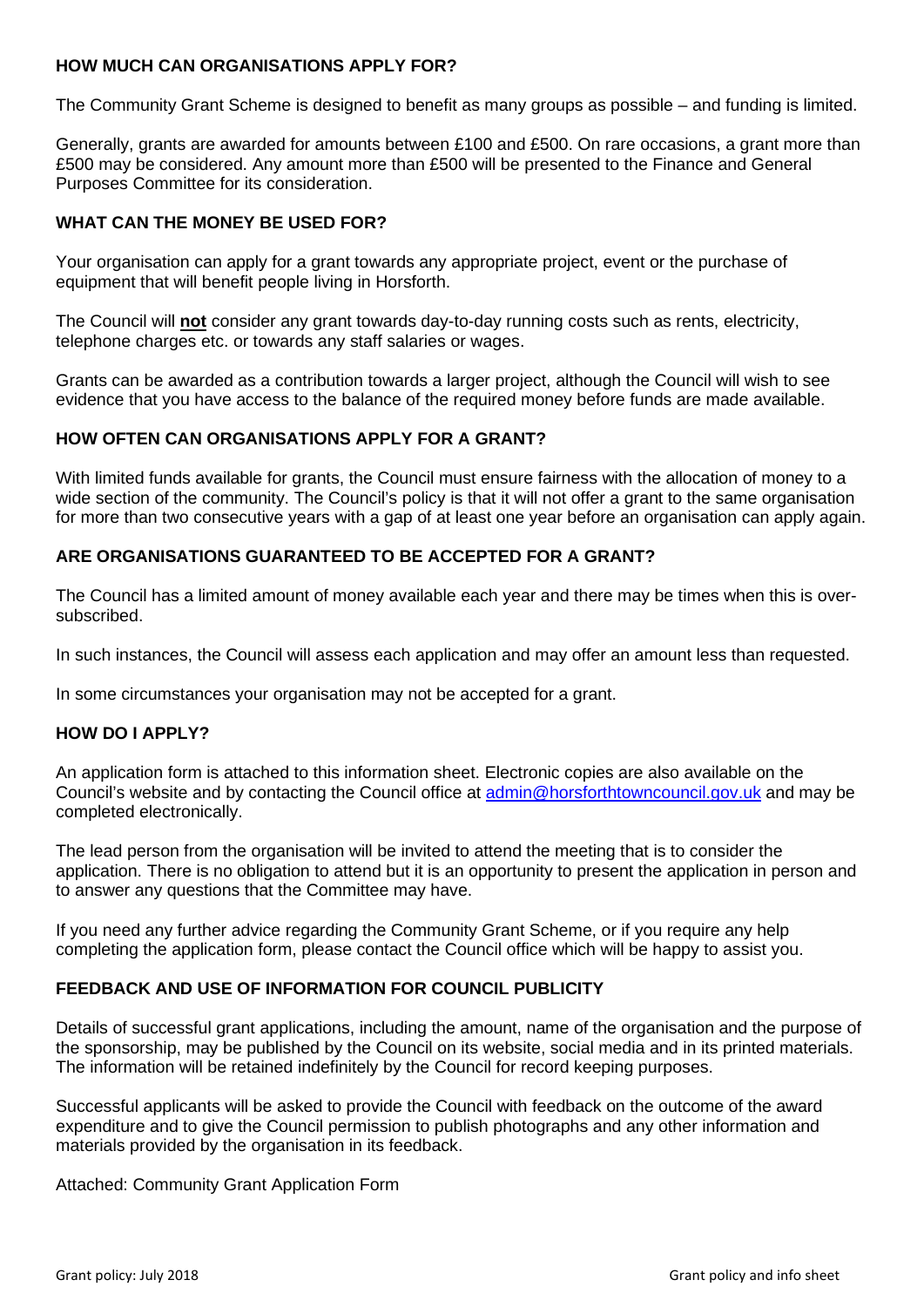| Office Use Only  |  |
|------------------|--|
| Amount awarded   |  |
| Committee & date |  |



## Horsforth Town Council

### **Grant Application 2022-23**

Please read the Grant Policy before completing this application form.

Date this application was received by the Town Clerk:

**Community and Environment Committee meeting dates Deadline for application 16 June 2022 Monday 6 June 2022 8 September 2022 Monday 29 August 2022 1 December 2022 Monday 28 November 2022**

**2 March 2023 Monday 20 February 2023**

| Name of organisation:                                                           |                        |            |                    |  |  |
|---------------------------------------------------------------------------------|------------------------|------------|--------------------|--|--|
| Lead person in the organisation:                                                |                        |            |                    |  |  |
| <b>Address:</b>                                                                 |                        |            |                    |  |  |
|                                                                                 |                        |            |                    |  |  |
|                                                                                 |                        |            |                    |  |  |
| Email:                                                                          |                        |            |                    |  |  |
| <b>Contact telephone number:</b>                                                |                        |            |                    |  |  |
| <b>Office held by applicant:</b>                                                |                        |            |                    |  |  |
| Amount of grant requested:                                                      |                        | £          |                    |  |  |
| Has Horsforth Town Council given you<br>a grant or sponsorship before?          |                        | <b>Yes</b> | <b>What years?</b> |  |  |
|                                                                                 |                        | <b>No</b>  |                    |  |  |
| If successful, how would you like to be paid? Please complete (a) or (b) below. |                        |            |                    |  |  |
| (a) Please pay by cheque payable to:                                            |                        |            |                    |  |  |
| (b) Please pay by BACS:                                                         | <b>Account name:</b>   |            |                    |  |  |
|                                                                                 | Sort code:             |            |                    |  |  |
|                                                                                 | <b>Account number:</b> |            |                    |  |  |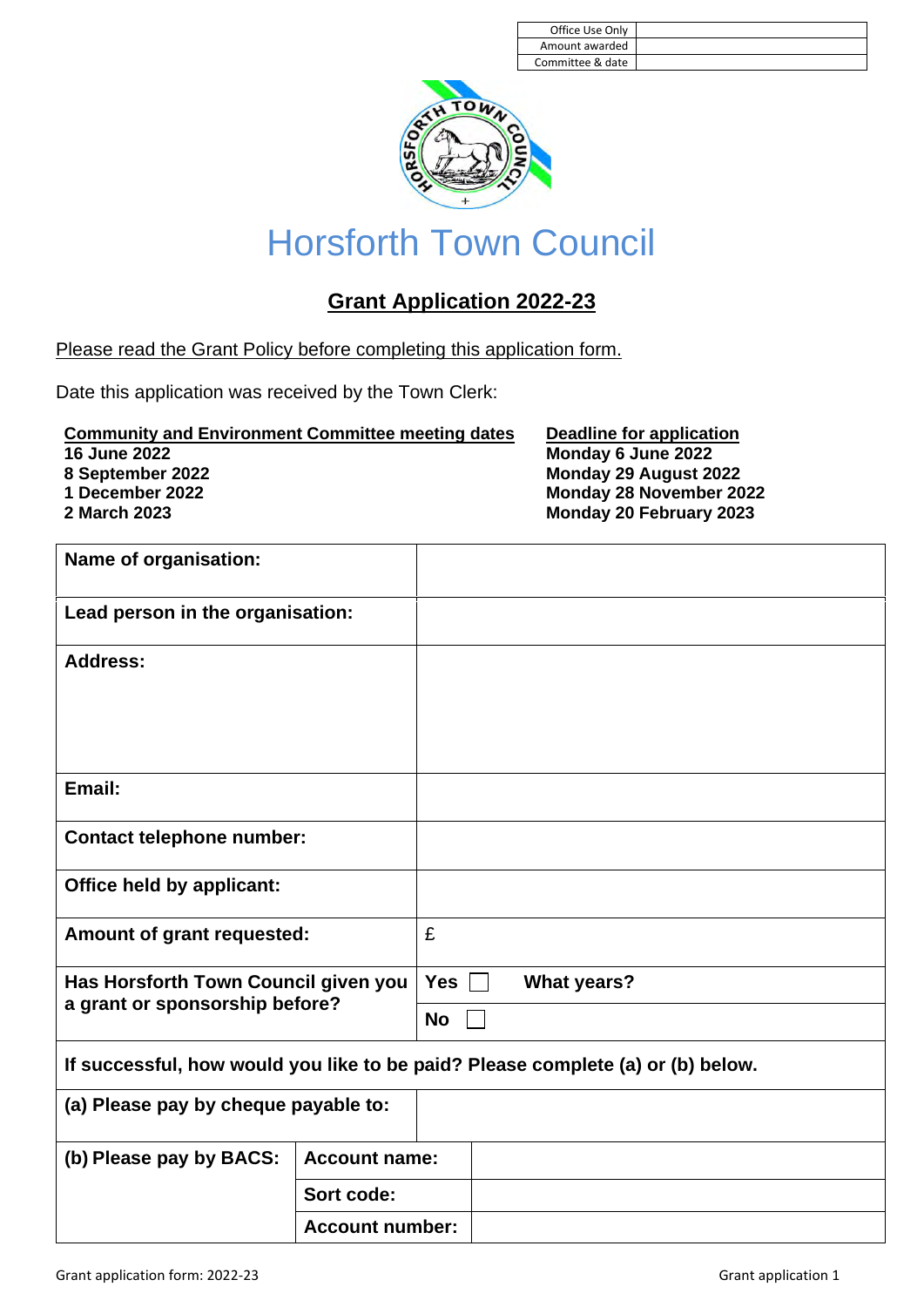#### **Details of project/events for which the grant is sought:** (Please include details on a separate sheet if necessary).

#### **Details of funding available from other sources:**

(If available, please provide documentary evidence of other funding).

#### **Documents to be included with this application: Your application may not be considered if these are not provided. If not available, please explain why. Tick box to confirm included**  Last set of the organisation's audited accounts Copy of the organisation's constitution • Copy of the organisation's public liability insurance for the event(s)